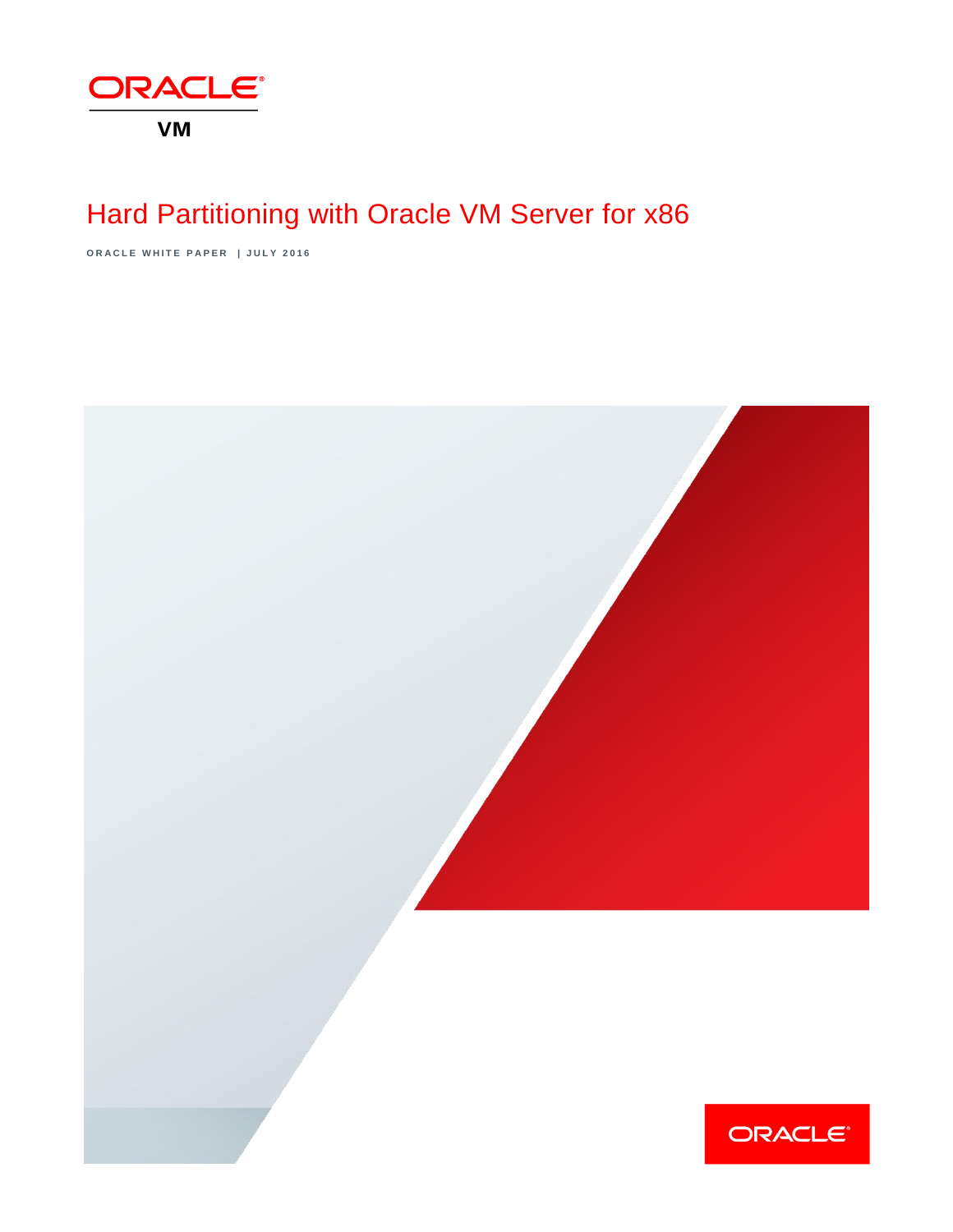#### Introduction

This document describes hard partitioning with Oracle VM Server for x86, and how to use it to conform to the [Oracle licensing policies for partitioned environments.](http://www.oracle.com/us/corporate/pricing/partitioning-070609.pdf)

#### CPU Cores and CPU Threads

On an x86-based system, a CPU core (no hyperthreading enabled) or a CPU thread (hyperthreading enabled) within a core is presented as a physical CPU by the hypervisor or the bare metal operating system. vCPUs (virtual CPUs) are exposed to the guest virtual machine as CPUs: the guest schedules applications on these vCPUs, and the hypervisor schedules these vCPUs over the physical CPU cores or threads. All vCPUs from a guest are symmetrical. Oracle VM Server treats these equally, as long as scheduling parameters such as using CPU pinning have not changed.

Oracle VM offers an advanced feature for hard partitioning, also known as CPU pinning. Hard partitioning means binding vCPUs to physical CPU threads or cores, and preventing these vCPUs from being scheduled on physical CPUs - threads or cores other than the ones specified.

#### Oracle Hard Partition Licensing

To conform to the Oracle hard partition licensing requirement, you must follow the instructions described in this white paper to bind vCPUs to physical CPU threads or cores.

Live migration of CPU pinned virtual machines to another Oracle VM Server is not permitted under the terms of the hard partitioning license. Consequently, for Oracle VM Release 3, any servers running CPU pinned guests must not be included in DRS (Distributed Resource Scheduler) and DPM (Distributed Power Management) policies.

When live migration is used in an Oracle VM server pool, hard partition licensing is not applicable. You must determine the number of virtual machines running the Oracle Software and then license the same number of physical servers (starting with the largest servers based on the CPU core count) up to the total number of the physical servers in the pool. For example, if a customer has a server pool with 32 servers and 20 virtual machines running Oracle Software within the server pool, the customer must license the 20 largest physical servers in the pool. If the customer is running 50 virtual machines with Oracle Software in a pool of 32 physical servers, they need only to license the 32 physical servers in the pool.

Live migration of other virtual machines with non-Oracle software within the server pool is not relevant to Oracle software hard partitioning or has no impact to how Oracle software license is calculated.

"Trusted Partitions" allow subset licensing without limitation on live migration, but only available on the approved Oracle Engineered Systems listed on [Oracle licensing policies for partitioned](http://www.oracle.com/us/corporate/pricing/partitioning-070609.pdf)  [environments.](http://www.oracle.com/us/corporate/pricing/partitioning-070609.pdf)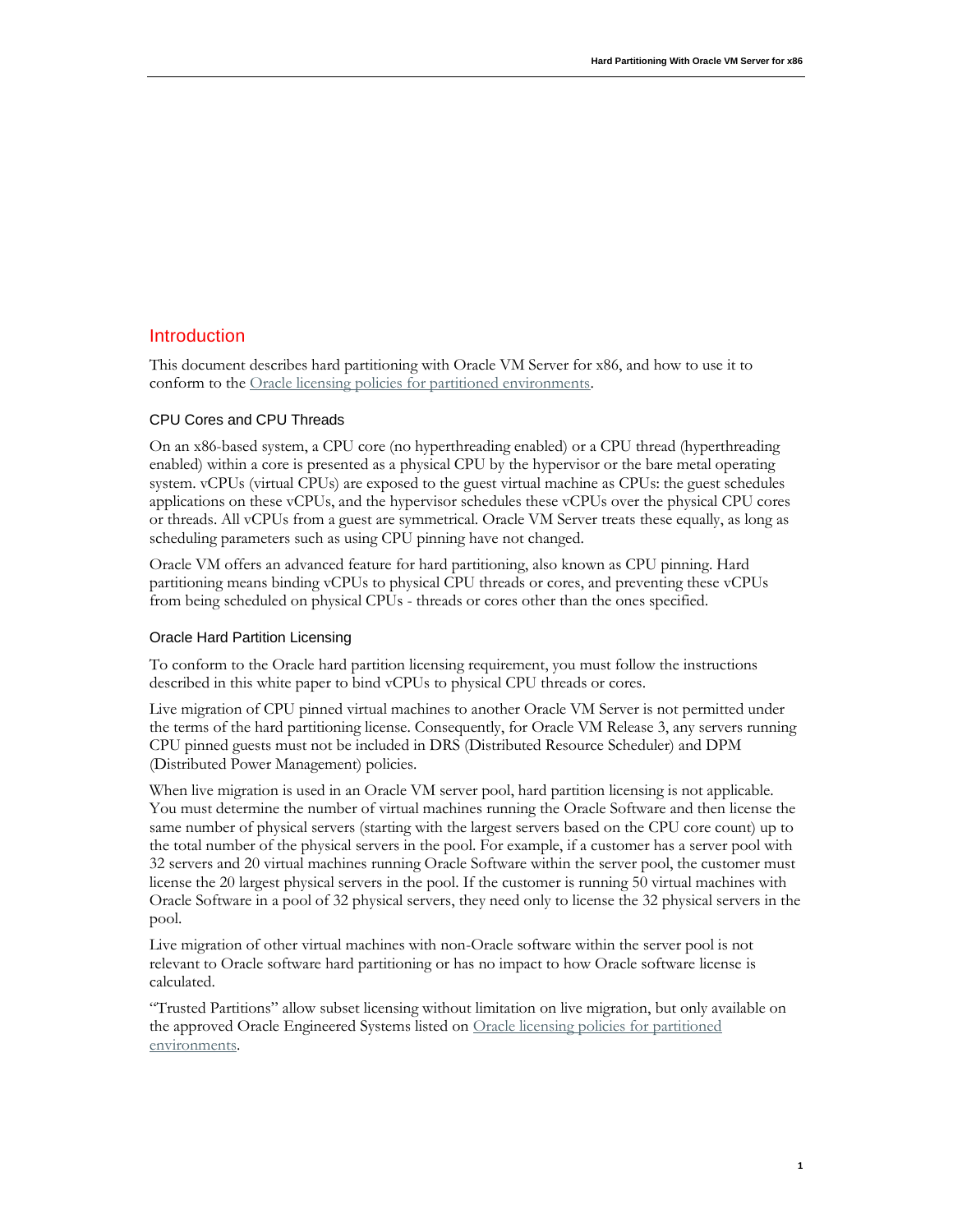#### Understanding CPU Topology in Oracle VM

#### Get a Summary of the Server Hardware

On an Oracle VM Server, you can run the **xm info** command to print out the basic CPU configuration of the server hardware. Look for the lines below in the output for detail on your system's CPUs.

```
# xm info
...
nr_cpus : 8<br>nr nodes : 1
nr_nodes : 1
cores per socket : 4
threads per core : 2
cpu mhz : 3200
...
```
This server has a single socket with 4 cores and 2 threads per core. Total of 8 "CPUs". So CPU 0..7 is really thread 0..7.

```
# xm info
...
nr_cpus : 12<br>nr nodes : 1
nr_nodes : 1
cores per socket : 6
threads per core : 2
...
```
This server has a single socket with 6 cores and 2 threads per core, thus there are total of 12 "CPUs".

#### Get the CPU Topology

The **xenpm** command prints out the thread/core/socket topology on a given server:

|     |                  | # xenpm get-cpu-topology |        |      |  |  |  |  |  |
|-----|------------------|--------------------------|--------|------|--|--|--|--|--|
| CPU |                  | core                     | socket | node |  |  |  |  |  |
|     | CPU0             |                          |        |      |  |  |  |  |  |
|     | CPU1             |                          |        |      |  |  |  |  |  |
|     | CPU <sub>2</sub> |                          | 0      |      |  |  |  |  |  |
|     | CPU3             |                          |        |      |  |  |  |  |  |

The above examples show a single socket machine with 2 cores and 2 threads per core. CPU 0 is thread 0 of core 0, CPU 1 is thread 1 of core 0, CPU 2 is thread 0 of core 1, and CPU 3 is thread 1 of core 1. cpus="0,1" in the virtual machine configuration file (vm.cfg), would be running the VM on core 0. cpus="0-3" in the vm.cfg, would actually run a virtual machine on both cores.

|     |                  | # xenpm get-cpu-topology |        |      |  |  |  |  |  |
|-----|------------------|--------------------------|--------|------|--|--|--|--|--|
| CPU |                  | core                     | socket | node |  |  |  |  |  |
|     | CPU0             |                          |        |      |  |  |  |  |  |
|     | CPU1             |                          |        | O    |  |  |  |  |  |
|     | CPU <sub>2</sub> | 1                        | Λ      | Ω    |  |  |  |  |  |
|     | CPU3             | 1                        | Λ      | Ω    |  |  |  |  |  |
|     | CPU4             | 2                        |        | Ω    |  |  |  |  |  |
|     | CPU <sub>5</sub> | 2                        |        | Ω    |  |  |  |  |  |
|     | CPU6             | 3                        |        | Λ    |  |  |  |  |  |
|     | CPU7             |                          |        |      |  |  |  |  |  |

In the above example, you have a single socket server with 4 cores and 2 threads per core. CPU 0 maps to the thread 0 of core 0, CPU1 maps to the thread 1 of core 0, and so on. cpus="4-7" in the vm.cfg file would run the virtual machine on cores 2 and 3.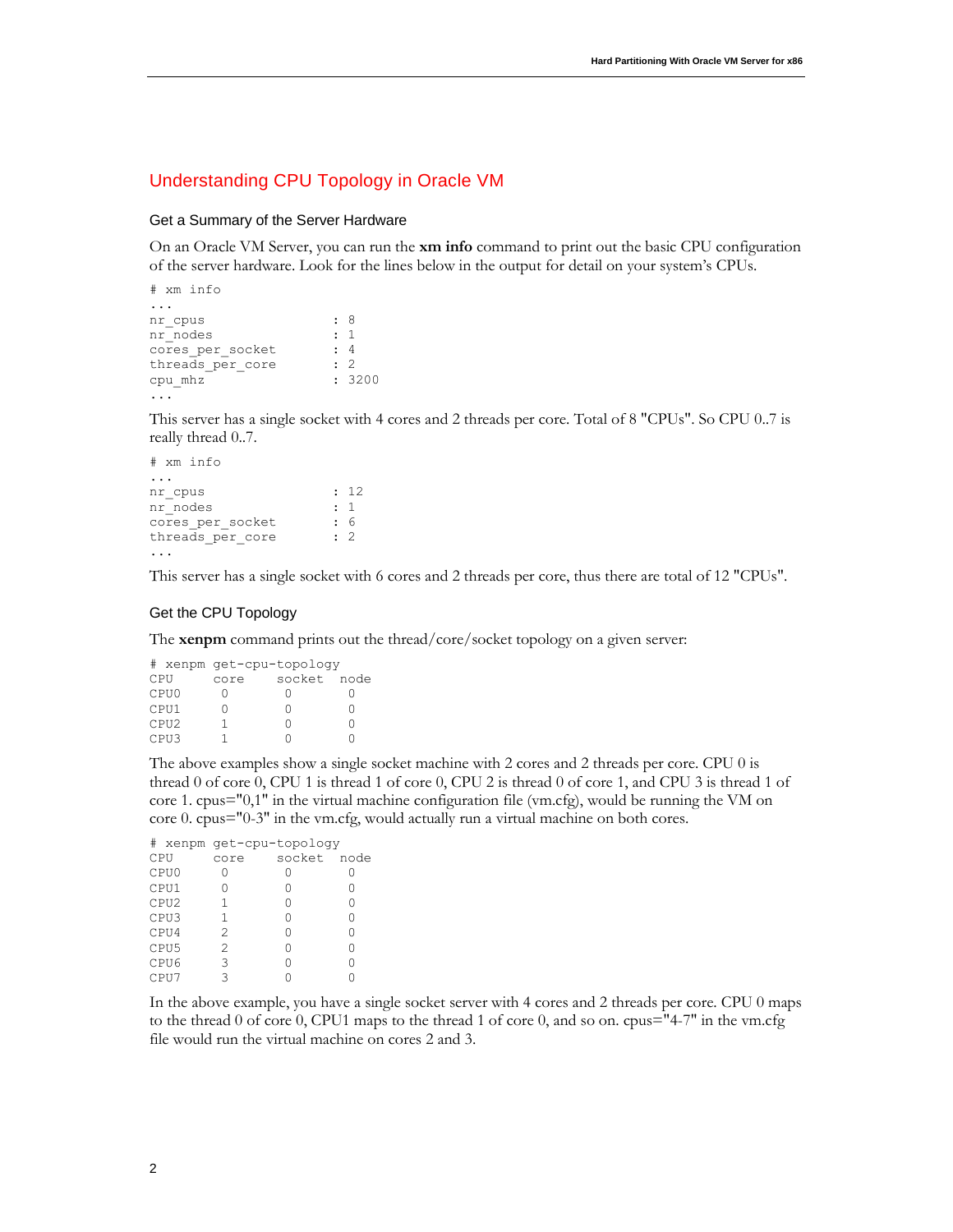|     |                  | # xenpm get-cpu-topology |                  |      |  |  |  |  |  |
|-----|------------------|--------------------------|------------------|------|--|--|--|--|--|
| CPU |                  | core                     | socket           | node |  |  |  |  |  |
|     | CPU0             | 0                        | $\left( \right)$ | O    |  |  |  |  |  |
|     | CPU1             | Ω                        | Ω                | 0    |  |  |  |  |  |
|     | CPU <sub>2</sub> | 1                        | Ω                | Ω    |  |  |  |  |  |
|     | CPU3             | 1                        | Ω                | Ω    |  |  |  |  |  |
|     | CPU4             | 2                        | Ω                | 0    |  |  |  |  |  |
|     | CPU <sub>5</sub> | 2                        | Ω                | Ω    |  |  |  |  |  |
|     | CPU6             | 8                        | Λ                | Ω    |  |  |  |  |  |
|     | CPU <sub>7</sub> | 8                        | Λ                | Λ    |  |  |  |  |  |
|     | CPU8             | 9                        | Ω                | Ω    |  |  |  |  |  |
|     | CPU <sub>9</sub> | 9                        | Λ                | Ω    |  |  |  |  |  |
|     | CPU10            | 10                       |                  |      |  |  |  |  |  |
|     | CPU11            | 10                       |                  |      |  |  |  |  |  |

In the above example, you see a single socket server with 6 cores with hyperthreading enabled.

#### Get the CPU Topology for vCPU Bindings to Physical CPUs

The **xm vcpu-list** command shows a summary of which virtual CPUs are running on which physical CPUs.

| # xm vcpu-list 1                                         |  |  |                                        |  |
|----------------------------------------------------------|--|--|----------------------------------------|--|
| Name                                                     |  |  | ID VCPU CPU State Time(s) CPU Affinity |  |
| 0004fb00000600007c351fa24276c63f                         |  |  | $1 \t 0 \t 5 - b - 4673.65 - 6$        |  |
| 0004fb00000600007c351fa24276c63f  1  1  5 -b- 4534.0 5-6 |  |  |                                        |  |

If you add the virtual machine or domain ID to the command **xm vcpu-list 1**, you get the information for just that guest. In the above example, you have a guest with 2 virtual CPUs both running, at this time, on physical CPU (thread in this case) 5. The column **CPU Affinity** shows 5-6, which means that both virtual CPUs could be running on either thread 5 or 6. This shows that the guest is pinned on those 2 threads. Combined with the information of **xenpm get-cpu-topology** you can then see that in this case, CPU 5 is thread 1 of core 2, and CPU 6 is thread 0 of core 8. So this 2 vCPU guest is pinned to 2 separate physical cores.

| # xm vcpu-list                   |     |                |    |           |                 |                       |
|----------------------------------|-----|----------------|----|-----------|-----------------|-----------------------|
| Name                             | T D | <b>VCPU</b>    |    | CPU State |                 | Time (s) CPU Affinity |
| 0004fb00000600007c351fa24276c63f |     | 0              | 5  | $-b-$     | $4676.85-6$     |                       |
| 0004fb00000600007c351fa24276c63f |     |                | 5. | $-b-$     | $4537.05 - 6$   |                       |
| Domain-0                         |     | 0              | 0  | $-b-$     | $932.1$ any cpu |                       |
| Domain-0                         |     |                | 6  | $-b-$     | 1168.0 any cpu  |                       |
| Domain-0                         | 0   | $\mathfrak{D}$ | 7  | $-b-$     | 1010.8 any cpu  |                       |
| Domain-0                         |     | 3              | 11 | $-b-$     | 903.0 any cpu   |                       |
| Domain-0                         |     | 4              | 8  | $-b-$     | 494.2 any cpu   |                       |
| Domain-0                         |     | 5              | 9  | $r$ – –   | 773.8 any cpu   |                       |
| Domain-0                         |     | 6              |    | $-b-$     | 522.7 any cpu   |                       |
| Domain-0                         | O   |                | 2  | $-b-$     | 785.1 any cpu   |                       |
| Domain-0                         |     | 8              | 4  | $-b-$     | 473.8 any cpu   |                       |
| Domain-0                         |     | 9              | 3  | $-b-$     | $728.1$ any cpu |                       |
| Domain-0                         | O   | 10             | 10 | $-b-$     | 490.8 any cpu   |                       |
| Domain-0                         |     | 11             | 0  | $r - -$   | 1219.6 any cpu  |                       |

This is the same system, but **xm vcpu-list** without the argument. It also shows the dom0 guest. As you can see in this example, dom0 can run on any physical thread and the CPU Affinity is **any cpu**, which implies any virtual CPU can be scheduled on any physical thread, so there is no pinning or partitioning.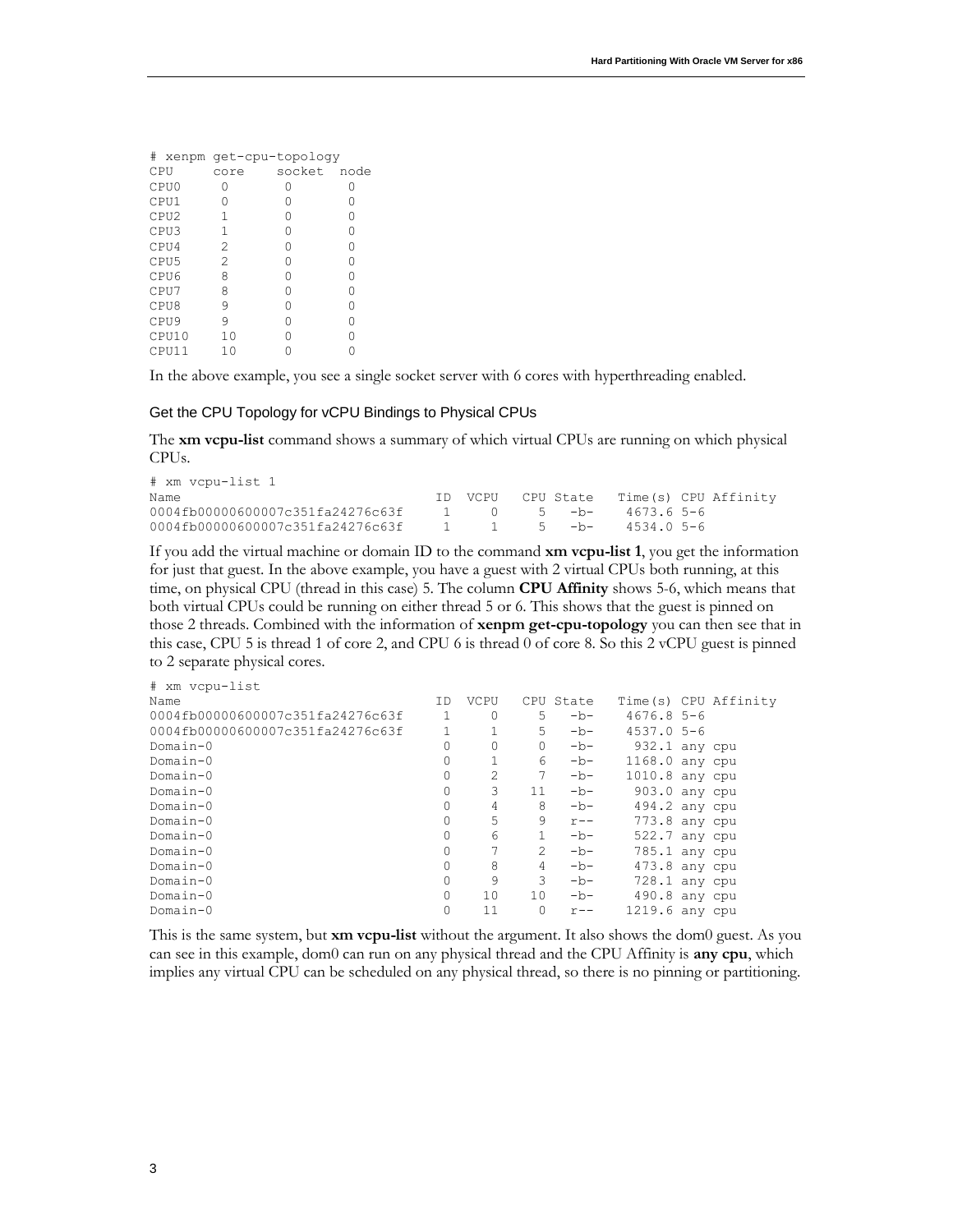#### Oracle VM 3: Configuring Hard Partitioning

While using Oracle VM 3, you can use the Oracle VM Utilities (ovm\_vmcontrol) to set hard partitioning.

#### Setting Hard Partitioning Using Oracle VM 3 Utilities

You can use the Oracle VM 3 Utilities (ovm\_vmcontrol) to set and get the CPU/vCPU bindings for a virtual machine through Oracle VM Manager 3.

The Oracle VM 3 Utilities are a collection of command line scripts that allow you to perform a set of basic management tasks. The Oracle VM Utilities are available for download as a .zip file from  $\mathbf{M}_V$ [Oracle Support,](http://support.oracle.com/) search for patch ID [13602094.](https://updates.oracle.com/Orion/PatchDetails/process_form?patch_num=13602094) Please review the patch readme file as versions of Oracle VM utilities relate to versions of Oracle VM. Also read *Administrator's Guide* in the [Oracle VM](http://www.oracle.com/technetwork/documentation/vm-096300.html)  [Documentation.](http://www.oracle.com/technetwork/documentation/vm-096300.html)

```
# ./ovm_vmcontrol -u admin -p Manager1 -h oracle_vm_manager_hostname -v apitest -c 
    getvcpu
Oracle VM VM Control utility 2.1.
Connecting to OVM Manager using Web Service.
Connected.
OVM Manager version: 3.4.1.1369
Command : getvcpu
Getting pinned CPU list...
Current pinned CPU: 5,6
```
In the above example, a virtual machine named **apitest** accepts the action **getvcpu** to show that virtual CPUs of this guest are bound to threads 5 and 6.

Let's bind the vCPUs to core 0 by running the following command:

```
# ./ovm vmcontrol -u admin -p Manager1 -h oracle vm manager hostname -v apitest -c
    setvcpu -s 0
Oracle VM VM Control utility 2.1.
Connecting to OVM Manager using Web Service.
Connected.
OVM Manager version: 3.4.1.1369
Command : setvcpu
Pinning vCPU '0' to VM 'apitest'
Pinning vCPU succeed.
```
Once you have configured a virtual machine for CPU pinning, you may need to stop the virtual machine and then start it again before the CPU pinning can take effect. Now, running the **xm vcpulist** command to find out the CPU pinning status:

| # xm vcpu-list 1                 |                       |                       |                                        |  |
|----------------------------------|-----------------------|-----------------------|----------------------------------------|--|
| Name                             |                       |                       | ID VCPU CPU State Time(s) CPU Affinity |  |
| 0004fb00000600007c351fa24276c63f | 1 0 0 <del>-</del> h- |                       | 4687.60                                |  |
| 0004fb00000600007c351fa24276c63f |                       | 1 1 0 <del>-</del> h- | 4547.20                                |  |

The VM now has **CPU Affinity** 0 for both virtual CPUs.

In the above example we were running the 2.1ovm-utilities from an Oracle Linux host external to the Oracle VM Manager which is possible with Oracle VM 3.4 as it is fully web services based.

In the next section, we'll show how to set hard partitioning by modifying the virtual machine configuration file (vm.cfg) for Oracle VM 2.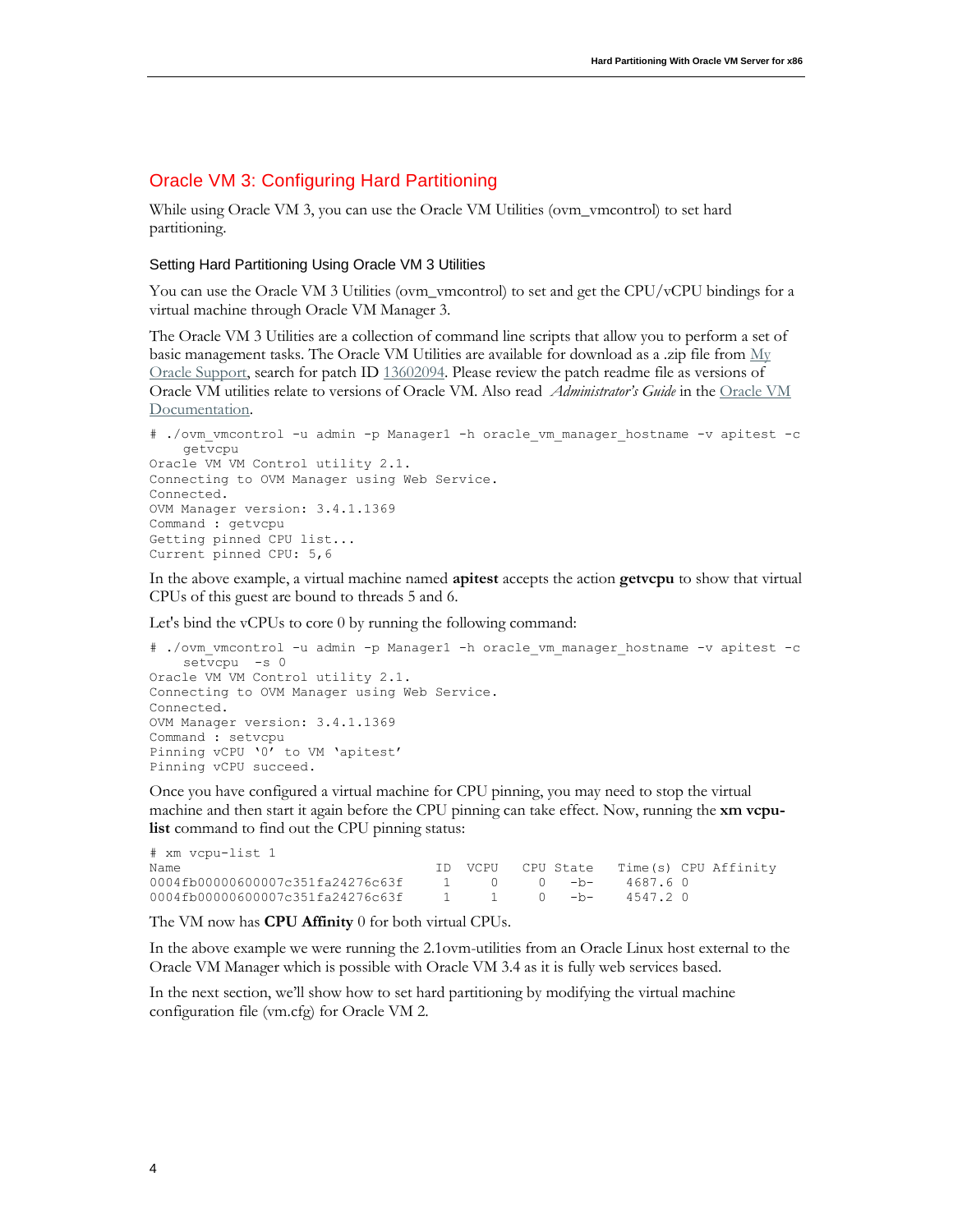#### Oracle VM 2: Configuring Hard Partitioning

Locate the virtual machine in the storage repository. For example, the virtual machine is stored in /OVS/running\_pool/directory-to-virtual-machine. Next, modify the vm.cfg file for the corresponding guest or virtual machine:

```
cpus = '0-3' 
or 
cpus = '0,1'
```
In the first example, only CPUs 0, 1, 2, and 3 can be used for the guest. In the second example, CPUs 0 and 1 are used.

If you have a guest that has  $4 \text{ vCPUs}$  with  $cpus = '0'$  in the vm.cfg file, all  $4 \text{ vCPUs}$  will be scheduled on the same physical CPU. If you have a guest that has 4 vCPUs and you want to use 2 CPUs, then add cpus = '0,1' in this configuration on an 8-CPU system :

# xm vcpu-list guest1 Name ID VCPU CPU State Time(s) **CPU Affinity** guest1 4 0 4 -b- 8645.7 **any cpu** 4 -b- 9843.6 **any cpu** 

The virtual machine **guest1** has 2 vCPUs and they can run on any of the 8 CPUs.

# xm vcpu-list guest1 Name ID VCPU CPU State Time(s) **CPU Affinity** guest1 26 0 0 -b- 8646.6 **0**  guest1 26 1 0 -b- 9844.3 **0** 

The virtual machine guest1 has 2 vCPUs and they can only run on physical CPU 0.

# xm vcpu-list guest1 Name ID VCPU CPU State Time(s) **CPU Affinity**<br>guest1 26 0 0 -b- 8647.8 0 0 -bguest1 26 1 1 -b- 9845.0 **1** 

The virtual machine guest 1 has 2 vCPUs and they can only run on physical CPU 0, 1.

### **Conclusion**

With Oracle VM Server for x86, to conform to the Oracle hard partition licensing requirement, you must bind a virtual machine to physical CPUs or cores. This prevents the software from running on physical cores other than the ones specified. In such a case, virtual machines are configured with dedicated CPU resources instead of the default of resource scheduling, which is to use all available CPUs of the server. Using hard partitioning to limit Oracle product software licensing also adds some restrictions such as live migration, DRS and DPM.

For more information about Oracle's virtualization solutions, visit <u>oracle.com/virtualization</u>.